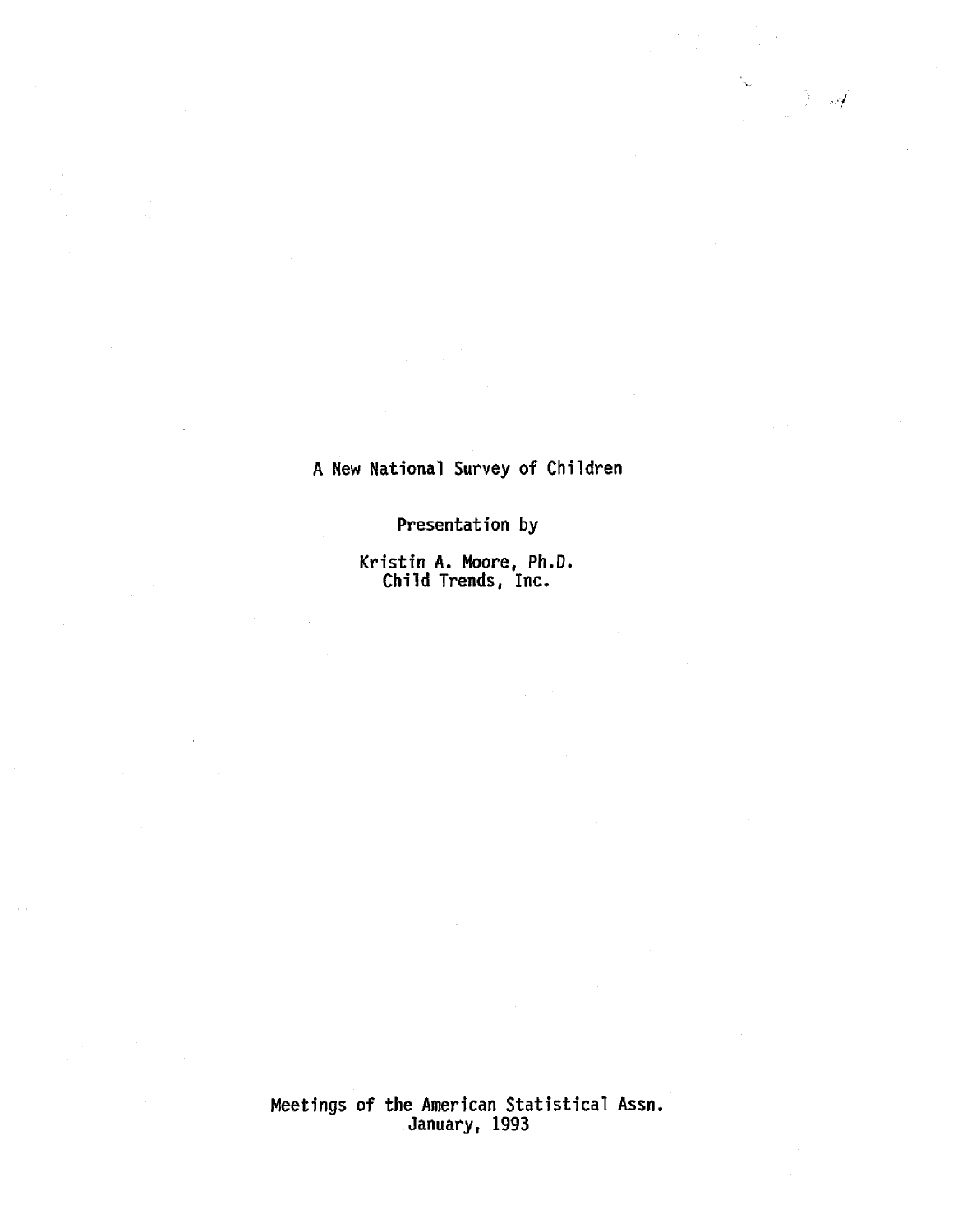### A New National Survey of Children

A new national survey of children is, I believe, not only essential but overdue. The question I am focussing on therefore is: "How should it be designed? "

#### **Some Design Essentials**

I think the list of basic ingredients depicted in Exhibit One represent in some sense the definition of what I mean by a "national survey of ehildren . "

It cannot be a local study or a study concentrated in one or two states. We have numerous studies of local samples. What we need is a <u>national</u> survey of children .

It also cannot be a cross sectional study. We need to understand how children develop and what accounts for different patterns of development. This requires prospective information. A longitudinal survey.

A large sample is also necessary. The United States is a very diverse country, geographically, economically, and socially. We need to capture this great diversity in order to understand the factors that singly and in interaction affect the development and wellbeing of children. We cannot come to this understanding if we have a sample with only 49 adopted children, 45 children who live with their father, 1DD African American children from affluent families with college-educated parents, and 60 children in joint custody arrangements. Many of the arrangements we need to better understand are relatively infrequent. and this necessitates a large sample.

We also cannot have a narrowly conceived study. We know that the development of children in one sphere is affected by what's happening in another domain. For example, health factors affect schooling, school success affects risk taking and delinquency, and these in turn affect health. We need to examine a range of measures of development and wellbeing, positive as well as negative .

Also, to examine this broad and inter-connected set of dependent variables, we need a broad range of independent variables. Family income and parent education generally work well in one's equations; they are statistically significant and they increase one's R-square. But they don't tell us much about how economic and educational resources, schools, peers, parenting, time use and neighborhood factors really work to enhance children's development .

We need to know how time and money and other resources are actually invested in children. We might even need to know about family values and attitudes and goals .

Certainly we should plan to include contextual information about the local community, state policies, and neighborhood characteristics in a new national survey of children.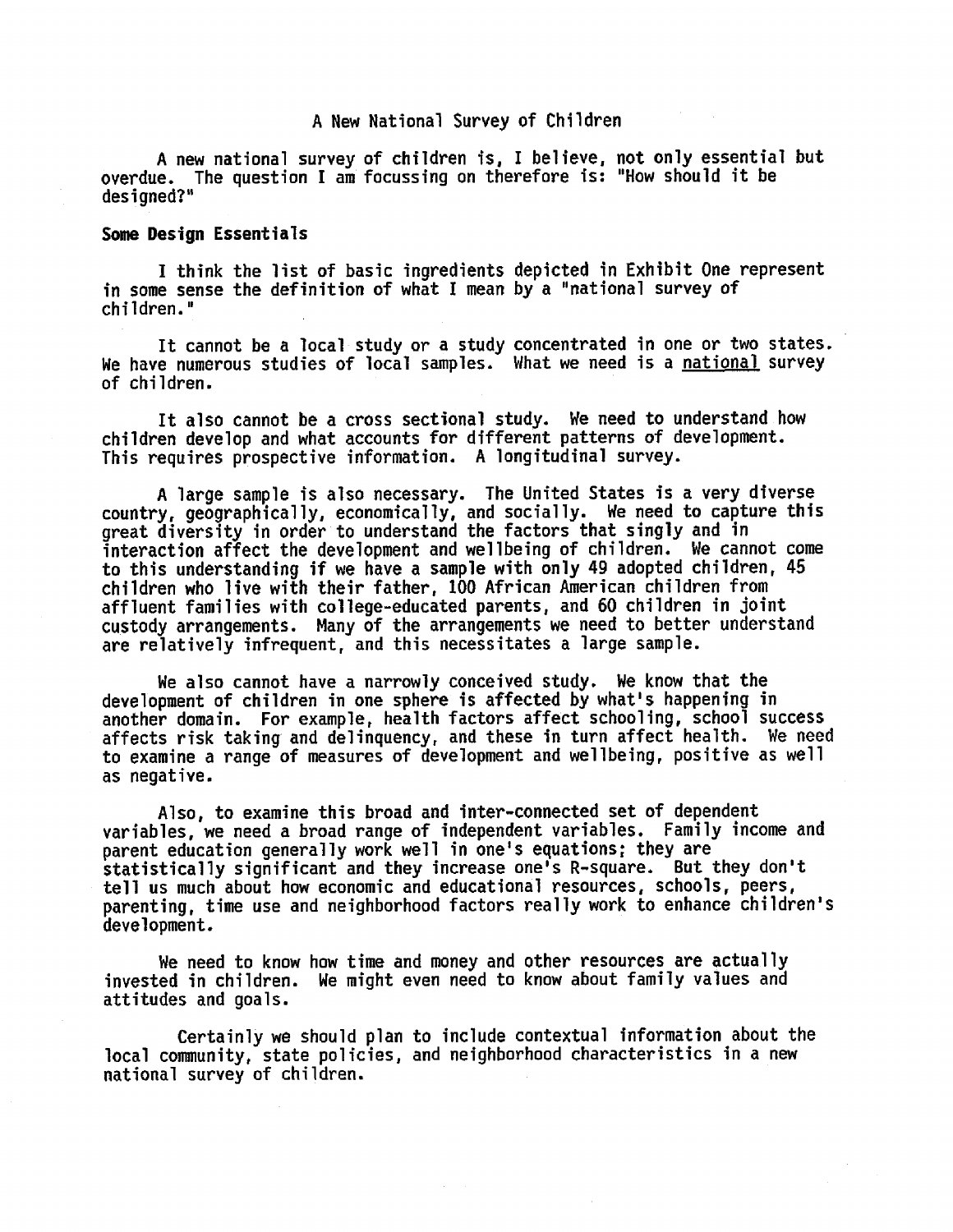To me, this broad definition of the subject requires inter-disciplinary development. We need economists, sociologists, child developmentalists, psychologists, psychometricians, and, yes, statisticians to develop constructs, measures, samples, and analytic approaches.

And we need the sponsorship of varied governmental Departments, to pool not only their resources but their substantive and methodological expertise.

Yet, the details are not so clear (see Exhibit Two).

• What is the appropriate age range?

One of my frustrations with existing data bases is that so much has already happened to the children before they ever enter the sample. This is even true in the JOBS evaluation, where the children are aged 3-5 at Baseline. But a lat happens to children in AFDC families during their first several years. And a lot happens to middle class children as well. So I have come to think that we need to start tracking children at birth, obtaining prenatal information and conducting interviews with the mother during the child's early manths .

The down side af this strategy is that one has to make a truly long-term commitment to data collection, if these children are to be followed to an age where their developmental trajectory has become clear. Also, impatient policy makers will not have the information they need for decision-making for a decade or more. I think these are sufficiently important drawbacks that one should sample older chi1dren as well . But I don't think we should include teenagers in the initial sample. There are other surveys that focus on education, labor force, and fertility that include youth in their teens. We need a survey that starts with children when they are babies.

Frankly, if we had a recurring national survey of children in place, it would not now be necessary to sample older children. However, the first and only National Survey of Children was initiated 16 years ago, in 1976, and those "children" are now all in their twenties. In order to have some sample cases of children moving through adolescence, I think it is important to extend the sampling frame up to include children from birth up to age 10 or 11, at least at first.

• Should a continuous age range of children be sampled, or can we select a narrow aqe band?

I personally think it would be ideal to sample a continuous age range, such as all children from birth through age 10 or 11. Such a sample would permit one to make descriptive statements about all American children. In addition, one would have the sample needed to examine the impact of policy interventions. For example, if one wanted to examine the implications of the 1988 Family Support Act child support provisions, it would be important to have a representative sample of all children.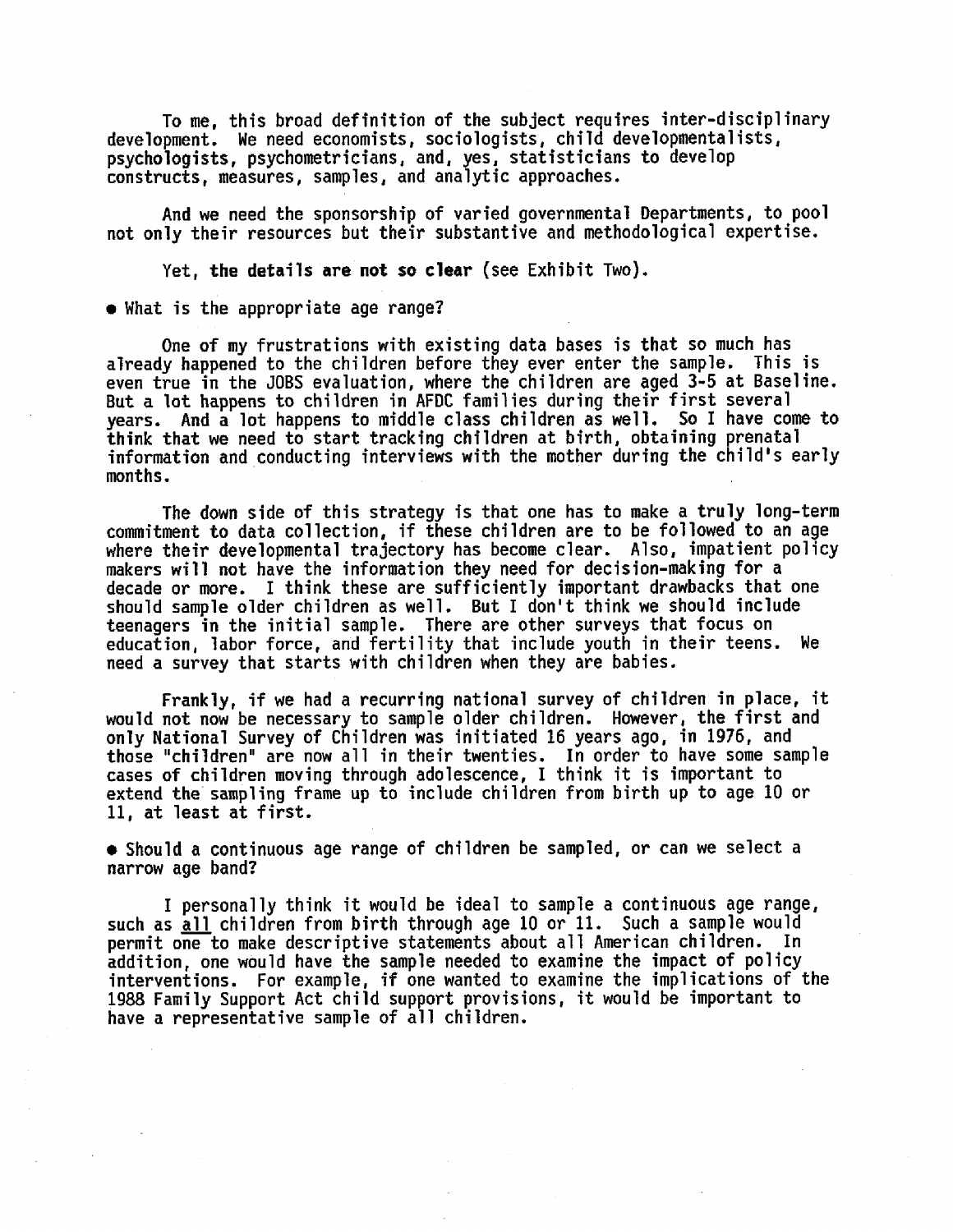Alternatively, one could develop a plan like that developed by the Department of Education to focus on children within a single year of age, specifically, a birth cohort sample of children in their first year and a sample of children in kindergarten. The cost of this cohort strategy is that one does not have a representative sample of all American children available either for descriptive or analytic purposes .

Hence, if a major event or policy initiative occurs, such as a change in child support, school, or tax policy, the children in your sample may or may not be the desired age to observe the effects. Also, few siblings fall naturally into such a sample.

On the other hand, with a cohort design, there is the advantage of the very large sample size one can afford to examine within that narrow age range. If what you really want to know is how prepared kids are for kindergarten, then a very large sample of kindergartners is to be preferred.

Were I to select the "cohort" rather than the "all children" strategy, I would also select an additional older cohort, not just babies, kindergartners but also children aged 10. We would miss important information about the early years of these children, but we would have information on their transitions through adolescence in a more reasonable time frame .

• Should a new cohort be planned right from the start?

Yes. Given the pace of social change in the country, we need a new cohort approximately every five years.

Another advantage of the single year cohort strategy is that it lends itself to such a plan: a new birth cohort can be added when the last cohort begins kindergarten .

Alternatively, if an "all children" approach is taken, a new cohort should be initiated about once a decade. As the oldest respondents march off to work, college, and the "intermittent telephone interview" life cycle stage, a new representative sample should be initiated and fo1lawed .

• How long should children be followed?

One of the important lessons of Frank Furstenberg's Baltimore study, among others, is that development should be tracked well into adulthood. Sometimes delayed effects that are negative occur ("s1eeper" effects), while, other times, initial stumbles are overcome with the passage of time. Therefore, it is useful to conduct occasional interviews for many years. However, less frequent data collection and telephone and mailed interviews can be employed.

The important thing is to plan on long-term follow-up right from the planning stage, so that every effort can be made to facilitate tracking and keep attrition low .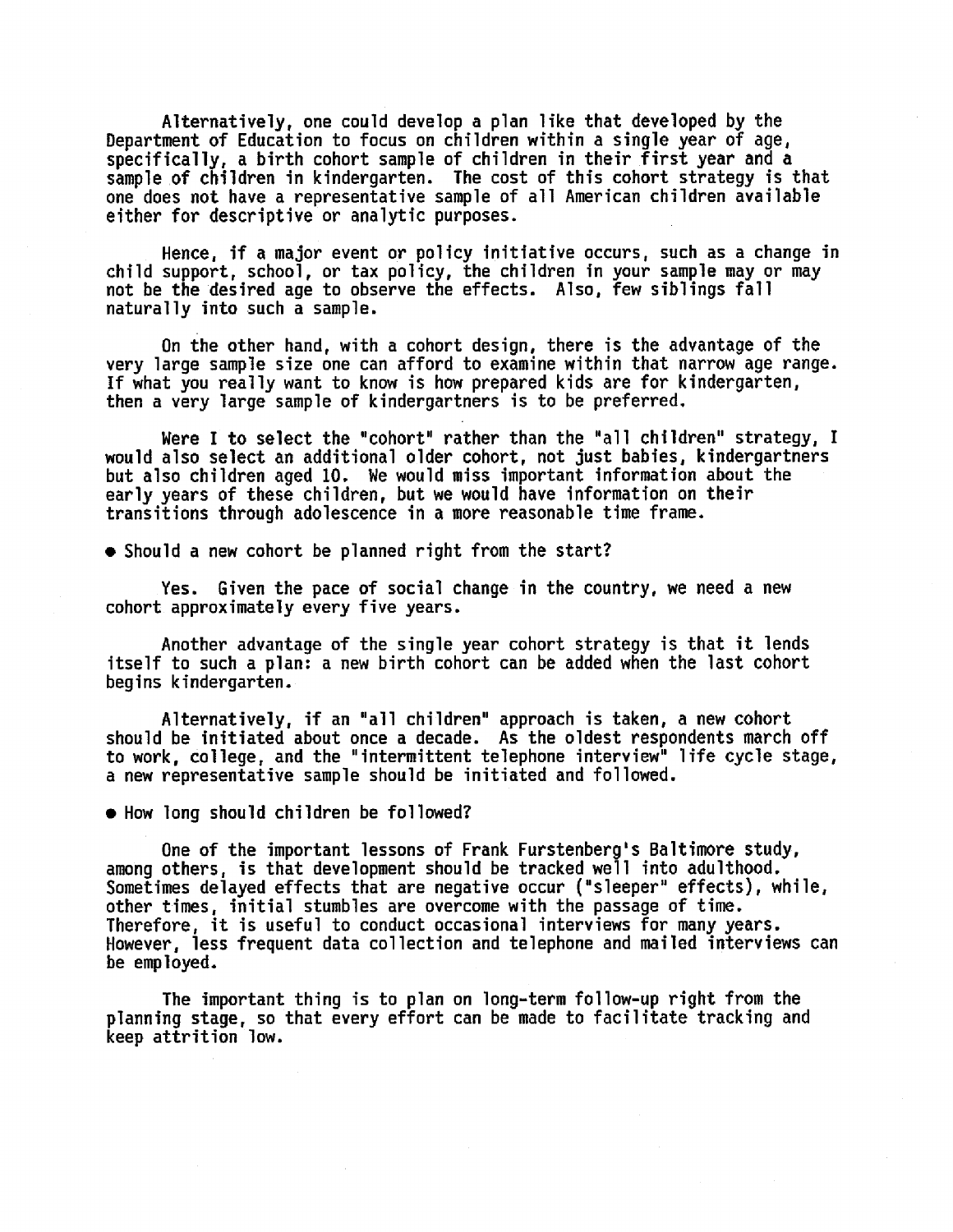• Which sub-groups should be over-sampled?

Frankly, I think the answer to this question should be driven by cost. What can we afford? If we can afford it, we should not only over-samp1e African Americans, but Mexican Americans and Puerto Ricans and perhaps  $imminants$  more broadly.

The idea of over-sampling low income groups is widely accepted; however, with one in five children in poverty, a study with a large sample may not need to over-sample low income families.

On the other hand, if we take seriously the idea of studying positive development as well as problem behavior, we should probably ponder the feasibility of identifying high-achieving sub-groups to over-sample. Perhaps we should over-sample Asian families, or children in families with collegeeducated parents. This is lower priority for me than sampling disadvantaged families: but I want to take every opportunity to emphasize the importance of studying positive development and successful outcomes.

#### $\bullet$  How often should data be collected?

There are real trade-offs between sample size and breadth and the frequency and intensity of data collection. I think that one place where we could hold the line on costs is thinking carefully about whether annual interviews, particularly annual in-home interviews, are essential.

Frequent in-home interviews are prabably necessary for very young children; but I think we can collect data every two years with older children. Mainly, I think such a strategy is inevitable for reasons of cost. If we  $can't$  afford to do everything  $--$  and I assume that in this time of tight budgets that we can't  $-$ - then this is one place to cut back.

In the original National Survey of Children, interviews were held in 1976, five years later in 1981, and then six years later in 1986. By comparison, two or even three-year intervals seem like heaven.

Also, to hold the line on cost, we should make better use of telephones, especially for children in the late elementary and junior high years who are very comfortable using the phone. In-person interviews may be necessary for very young children; but we can "keep in touch" with older children using less expensive data collection strategies.

Some thought should be given to examining contextual factors. One strategy is to append information about the community to the data file. Ideally this should be from a small, local area, so that it is really appropriate as a measure of the context for a particular family. This kind of information can come from the Census data.

While additional data about the local school or crime in the area could be collected, it would be very expensive to do so.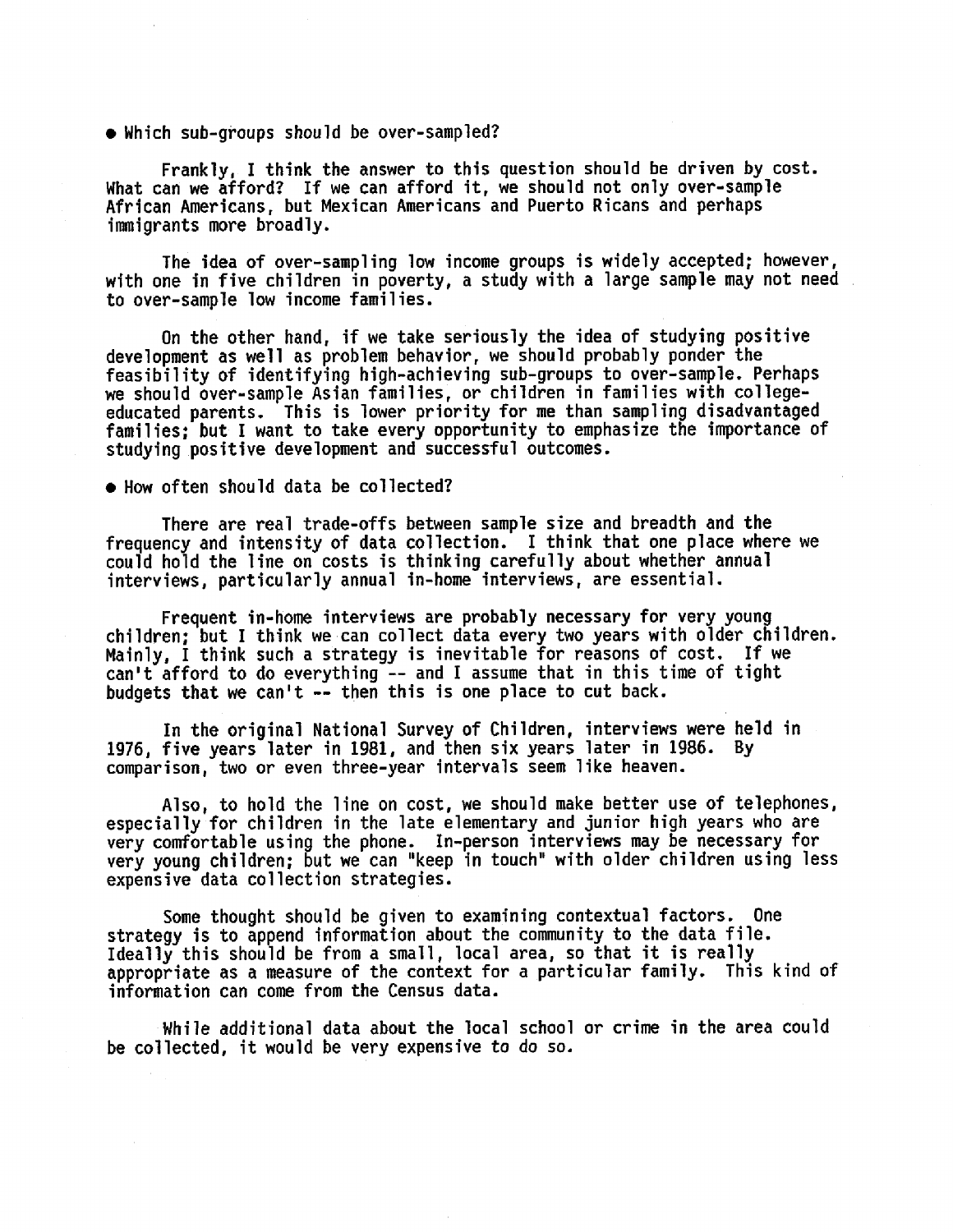A somewhat more cost-effective strategy for obtaining local information is to include questions on the interview itself. The respondent or the interviewer or both can be asked to provide information about the block, neighborhood, and the community.

Une idea that has intrigued me for years is the possibiiity of having community foundations fund over-samples of children in their particular community, say Cleveland or Tucson. The local community would then have rich information about their community at a relatively low incrementa! cost, which could be compared with the nation as a whole, and the survey would have additianal cases for analysis purposes .

• Who should be interviewed? Should all information be collected in person? Should assessments be conducted?

I wish I could avoid this conclusion; but I think we have to interview moms. The non-sexist alternative flies in the face of reality. Mothers know more about their children and are more likely to retain custody if a marriage or cohabitation breaks up. Even before children are themselves able to participate, mothers can and should provide information about their activities, goals, time use, feelings, and their child's characteristics. And parents, probably moms, should continue to be interviewed as the study progresses.

Of course, children should also be interviewed or assessed, as appropriate to their ages. Children in the National Survey of Children as<br>young as age seven provided useful data. In the National Longitudinal Survey young as age seven provided useful data. of Youth - Child Supplement, data collected among toddlers did not prove reliable; but data on pre-school children are being successfully collected in the home in both the NLSY, in our JOBS study, and in the New Chance evaluation, among others.

So I recommend collecting data from chi1dren starting at age three . Methodological work is needed to develop and/or refine measures, of course; but I am confident that the success we are having collecting data among AFDC families in the JOBS evaluation who have children as young as age three augurs well for other data collection efforts among young children.

Although interviews with young children need to be conducted in person, older children are quite comfortable on the telephone. In a national survey I worked on for the National Commission on Children, we conducted telephone interviews with children as young as ten. These interviews were about  $20$ minutes long, and that is a real constraint; but data quality was very good.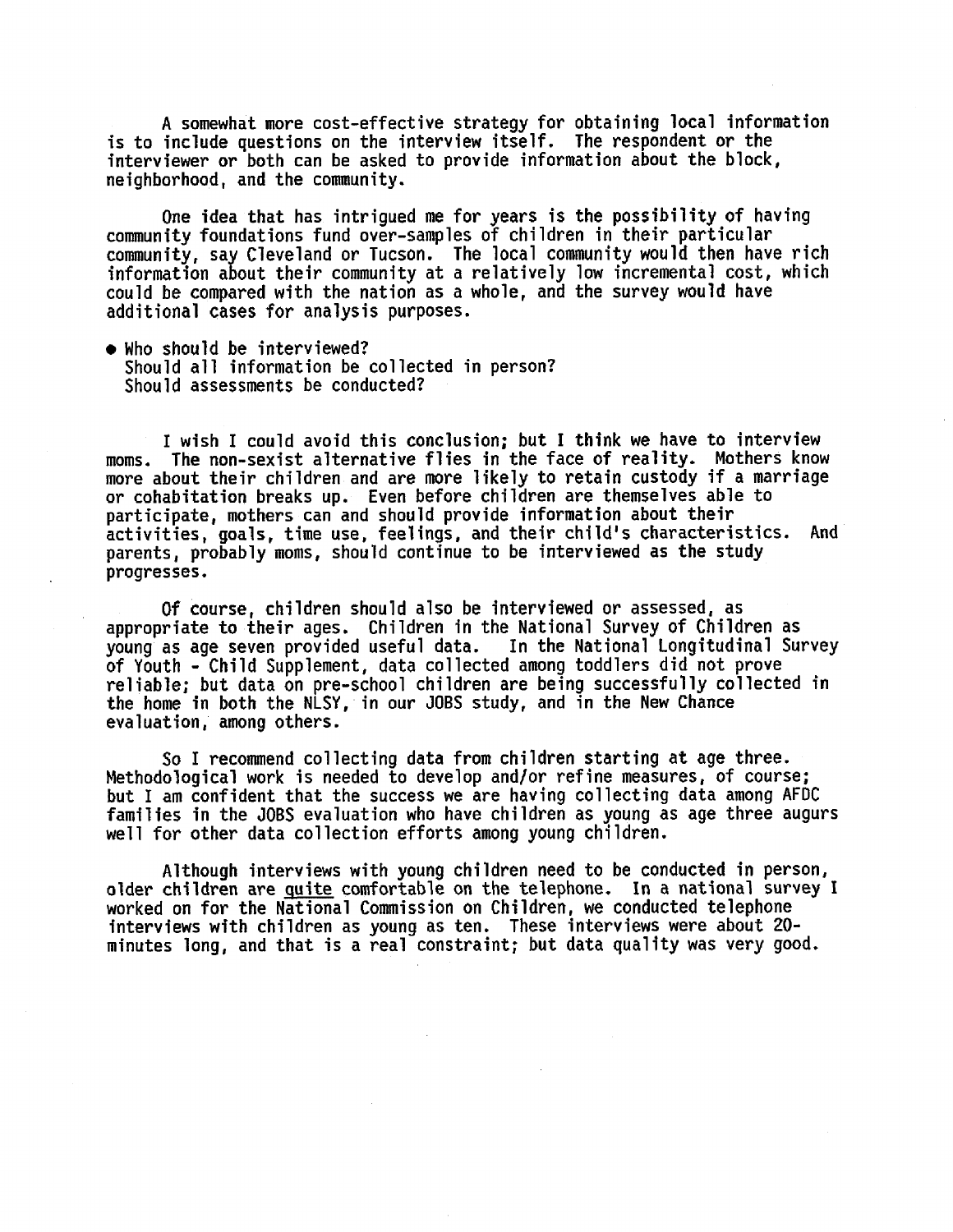• Should siblings be interviewed?

Research to evaluate the relative influence of family environment, genetic influences, gender and birth order makes good use of data on siblings -- full siblings, half siblings, step siblings, adoptive siblings. Siblings were interviewed in the original National Survey of Children and, frankly, the sibling data have not been analyzed very much. However, I think that reflects the state of research rather than the utility of sibling data. I think that many of the basic research questions to be addressed in the next decade involve issues of selectivity, and sibling data are needed for this **research .**

For me, the need for sibling data is one of the disadvantages of the **cohort approach . It 7s virtually impossible to incTude a gaad sampie of** siblings if the sampling frame focusses on children in a single year of age.

On the other hand, the strategy followed in the National Longitudinal **Survey of Youth - Child Supplement of interviewing or assessing all children** in a family probably is not necessary for a new national survey of children. It is already being done, and it is very expensive. Selecting a maximum of two siblings per family represents a reasonable compromise.

A difficult question remains, though. Should siblings not born at the time of the survey be added to the survey? If they are not, sibling **configurations could be biased. Here's a good issue for you statisticians to weigh in on .**

• What should interviewers be asked to assess?

I'm often impressed by how smart and observant interviewers are. They get around and see all kinds of people in all kinds of communities, and they have a pretty good perspective on the diversity of America. Their presence in the homes of respondents for more than an hour seems to provide an unusual opportunity to obtain information about the home environment and the neighborhoad .

Should we ask interviewers to go on and provide additional data on the child, the family, and the parent-child relationship?

We are doing this in the JOBS evaluation. Interviewers in the National Longitudinal Survey of Youth are also providing considerable information. However, as yet I do not know of any studies assessing the reliability or predictive power of these assessments relative to other information or particularly some standard. Studies of test-retest reliability are needed. Comparisons of one interviewer's ratings with the ratings of another interviewer in the same situation are needed.

Race and cultural differenees among interviewers and between interviewers and respondents need to be addressed. Interviewer training needs to be standardized. Re-training needs to be implemented to ensure that interviewers maintain common standards over time .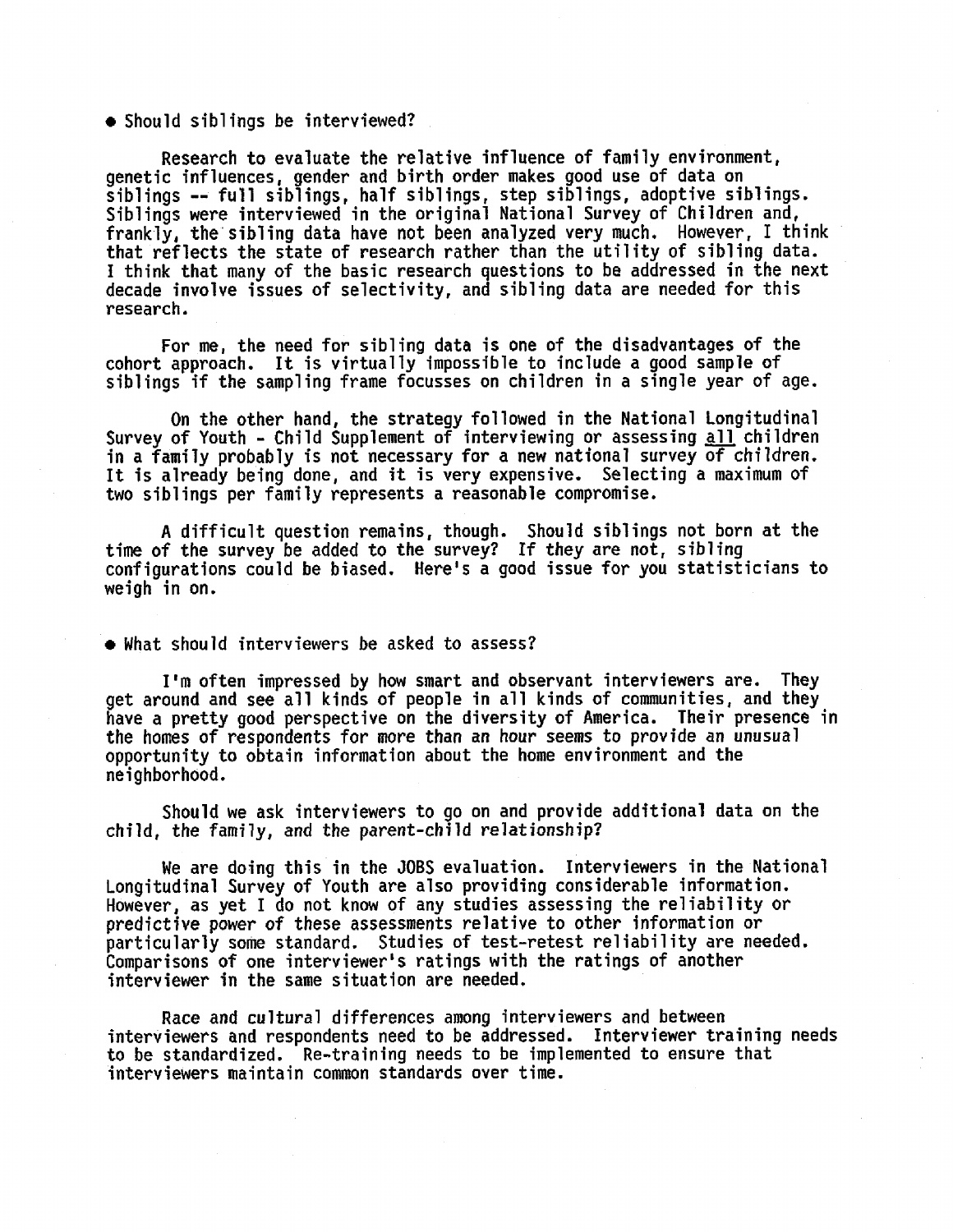In sum, I think we should be open to obtaining data from interviewers; but we should eonduct careful methodolagical studies of ineasures and training procedures before we implement a set of measures in surveys of thousands of families .

Finally, I think the most difficult question of all is to decide what is the best organizational or decision-making structure for designing and fielding a new National Survey of Children.

Inevitably, what we could do and what we would like to do will outstrip both the budget and the patience of respondents. What can be compromised? Who makes the decisions? How are the competing interests of different disciplines to be reconciled?

There will be some hard calls. This discussion, I believe, represents a useful contribution to the planning for a new national survey of children.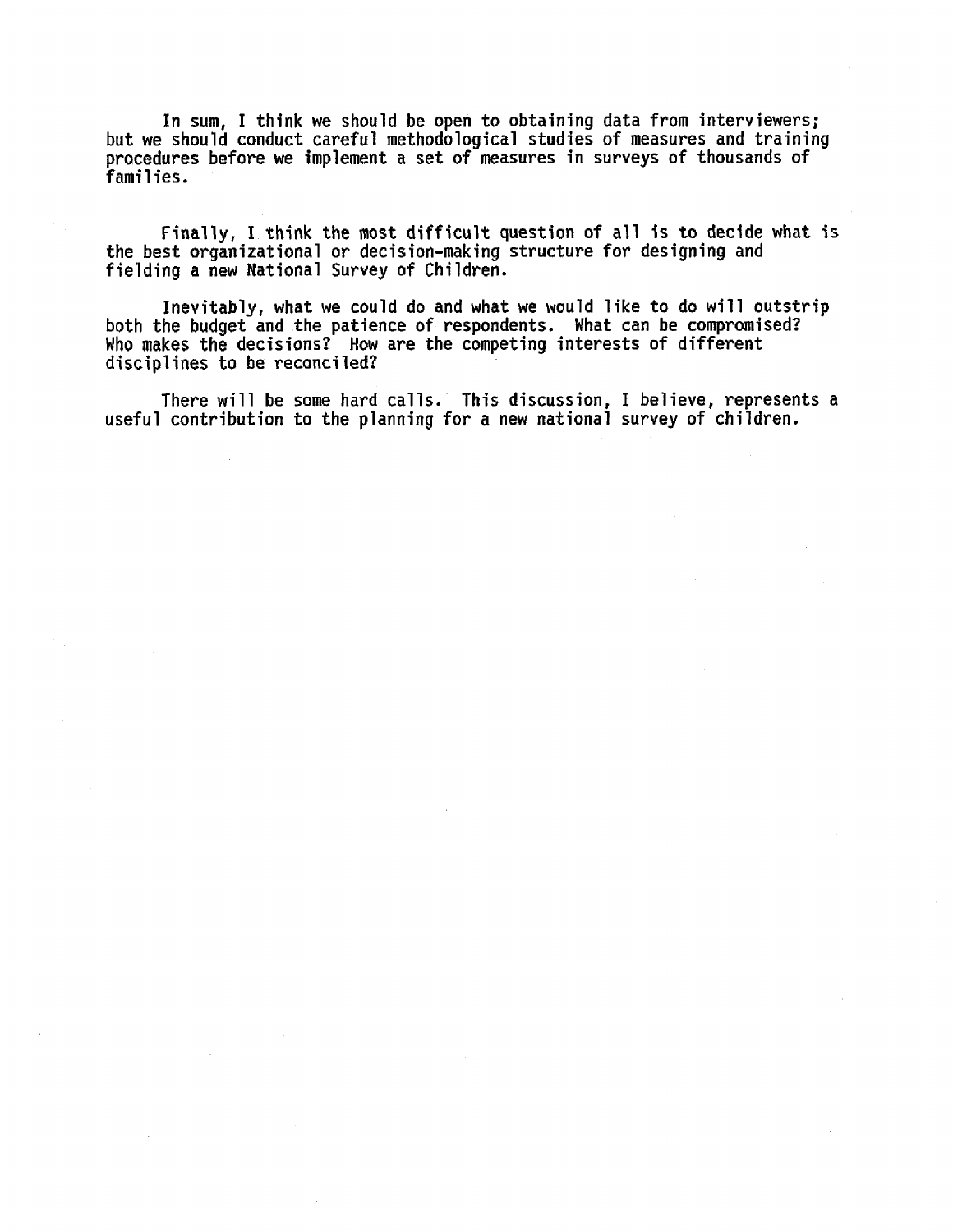## Exhibit One

## A New National Survey of Children

## Design Essentials

- A nationally representative sample
- Longitudinal data collection
- **~** Large sample siz e
- Broad range of dependent variables
- Broad perspective on independent variables
- Contextual, neighborhood, and policy information appended to the file from the outset
- Multi-Department sponsorship
- Multi-disciplinary design and analysis